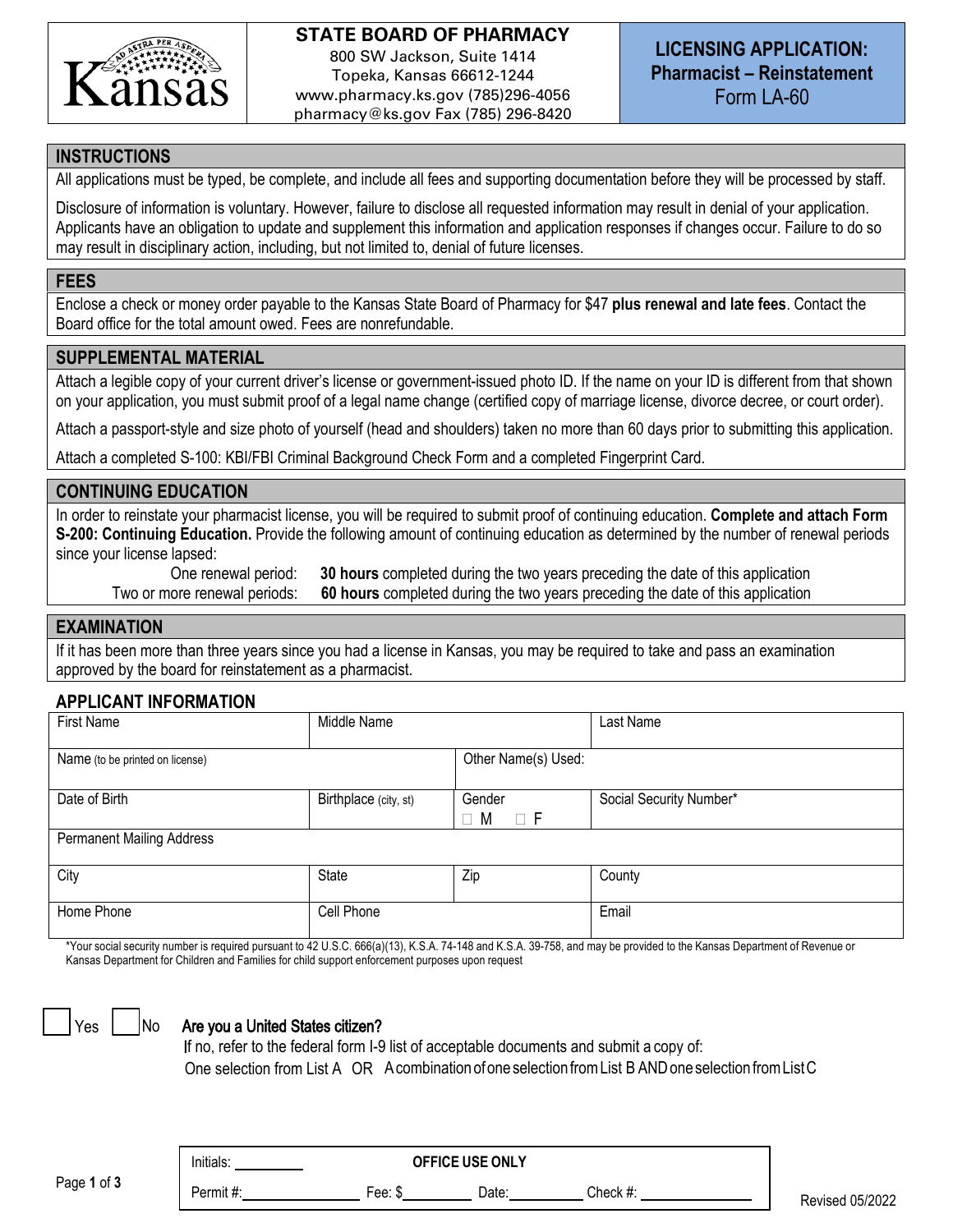

# **STATE BOARD OF PHARMACY**

800 SW Jackson, Suite 1414 Topeka, Kansas 66612-1244 www.pharmacy.ks.gov (785)296-4056 pharmacy@ks.gov Fax (785) 296-8420

 Yes No **Are you a member of the military or a military spouse requesting expedited review?**  If yes, please check one of the following and provide the requested documentation with the application:

Crrent military servicemember - military ID

Military spo use – military spouse ID

Veteran with honorable discharge – military ID and DD-214

## **EMPLOYMENT HISTORY**

If you have practiced pharmacy since your Kansas license lapsed, name in consecutive order your pharmacy related employment, addresses, and dates of employment. Attach additional pages as needed.

| <b>Employer</b> | <b>Address</b> | <b>Dates of Employment (MM/YYYY)</b> |  |
|-----------------|----------------|--------------------------------------|--|
|                 |                | <b>From</b>                          |  |
|                 |                |                                      |  |
|                 |                |                                      |  |
|                 |                |                                      |  |
|                 |                |                                      |  |
|                 |                |                                      |  |

## **OTHER LICENSES**

Provide the state of licensure, date licensed, and whether by reciprocity or examination, and the license number. Please also send verification from each state Board of Pharmacy in the form of a certified letter stating your license is in good standing. Attach additional pages as needed.

| <b>State</b> | <b>Date Licensed</b> | <b>Reciprocity or Examination</b> | License # |
|--------------|----------------------|-----------------------------------|-----------|
|              |                      |                                   |           |
|              |                      |                                   |           |
|              |                      |                                   |           |
|              |                      |                                   |           |
|              |                      |                                   |           |
|              |                      |                                   |           |
|              |                      |                                   |           |

## Yes | No Are you certified to administer immunizations?

If yes, attach a copy of your immunization certification. When does your current CPR certification expire?

## Yes | No D**o you want to register for K-TRACS?**

After you receive account information, you may begin requesting reports. Be sure to keep your password in a safe place and do not share your login information with anyone. If you request registration, you are agreeing that all requests made pursuant to approval of this registration will be used for legitimate purposes. All data obtained from K-TRACS should be treated as Protected Health Information and handled in accordance with all federal and state laws regarding such. HIPAA and other privacy laws affect the disclosure of any data that is obtained. Additionally, inappropriate access or disclosure of patient information received from K-TRACS is a violation of state law, and may result in disciplinary action by the Board of Pharmacy, criminal charges and/or revocation of access privileges.